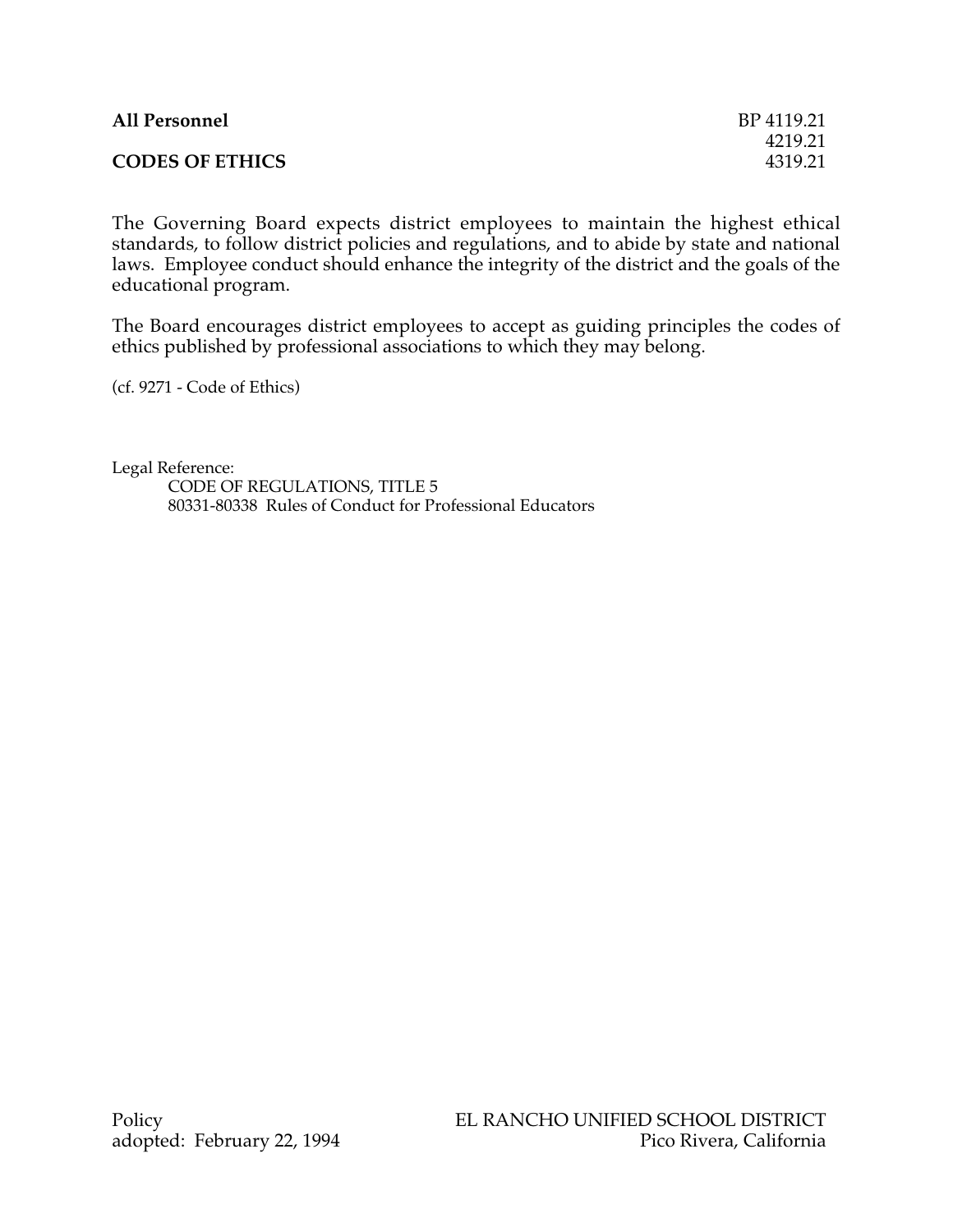### **RULES OF CONDUCT FOR PROFESSIONAL EDUCATORS**

Note: To replace its former "Code of Ethics," the California Commission on Teacher Credentialing drafted the following Rules of Conduct, which are found in the Code of Regulations, Title 5, Section 80331-80338. These Rules of Conduct became effective in February 1989 and are sent out with every teacher credential.

# **Title 5, Article 3. Rules of Conduct for Professional Educators.**

## **General Provisions.**

*80331*

- (a) These rules are binding upon every person holding a credential or any license to perform educational services under the jurisdiction of the Commission on Teacher Credentialing, and the consequences of any willful breach may be revocation or suspension of the credential, or license, or private admonition of the holder.
- (b) Nothing in these rules is intended to limit or supersede any provision of law relating to the duties and obligations of certificated persons or to the consequences of the violation of such duties and obligations. The prohibition of certain conduct in these rules is not to be interpreted as approval of conduct not specifically cited.
- (c) These rules may be cited and referred to as "Rules of Conduct for Professional Educators".
- (d) The Commission shall complete a study of the effect of these rules and present its findings to the Governor, the Legislature, and the State Board of Education no later than September 1,1989.
- (e) As used in these rules:
	- (1) "Certificated person" means any person who holds a certificate, permit, credential, or other license authoring the performance of teaching or education-related service in grades K through 12 in California public schools.
	- (2) "Professional employment" means the performance for compensation of teaching or other education-related employment in a position for which certification requirements are set by law.
	- (3) "Confidential information" means information made confidential by Section 35301 of the Education Code; or, information which was provided to the certificated person solely for the purpose of facilitating his/her performance of professional services for or on behalf of the person or employer providing such information.

# **Professional Candor and Honesty in Letters or Memoranda of Employment Recommendation.**

*80332*

(a) A certificated person shall not write or sign any letter or memorandum which intentionally omits significant facts, or which states as facts matters which the writer does not know of his/her own knowledge to be true relating to the professional qualifications or personal fitness to perform certificated services of any person whom the writer knows will use the letter or memorandum to obtain professional employment nor shall he/she agree to provide a positive letter of recommendation which misrepresents facts as a condition of resignation or for withdrawing action against the employing agency.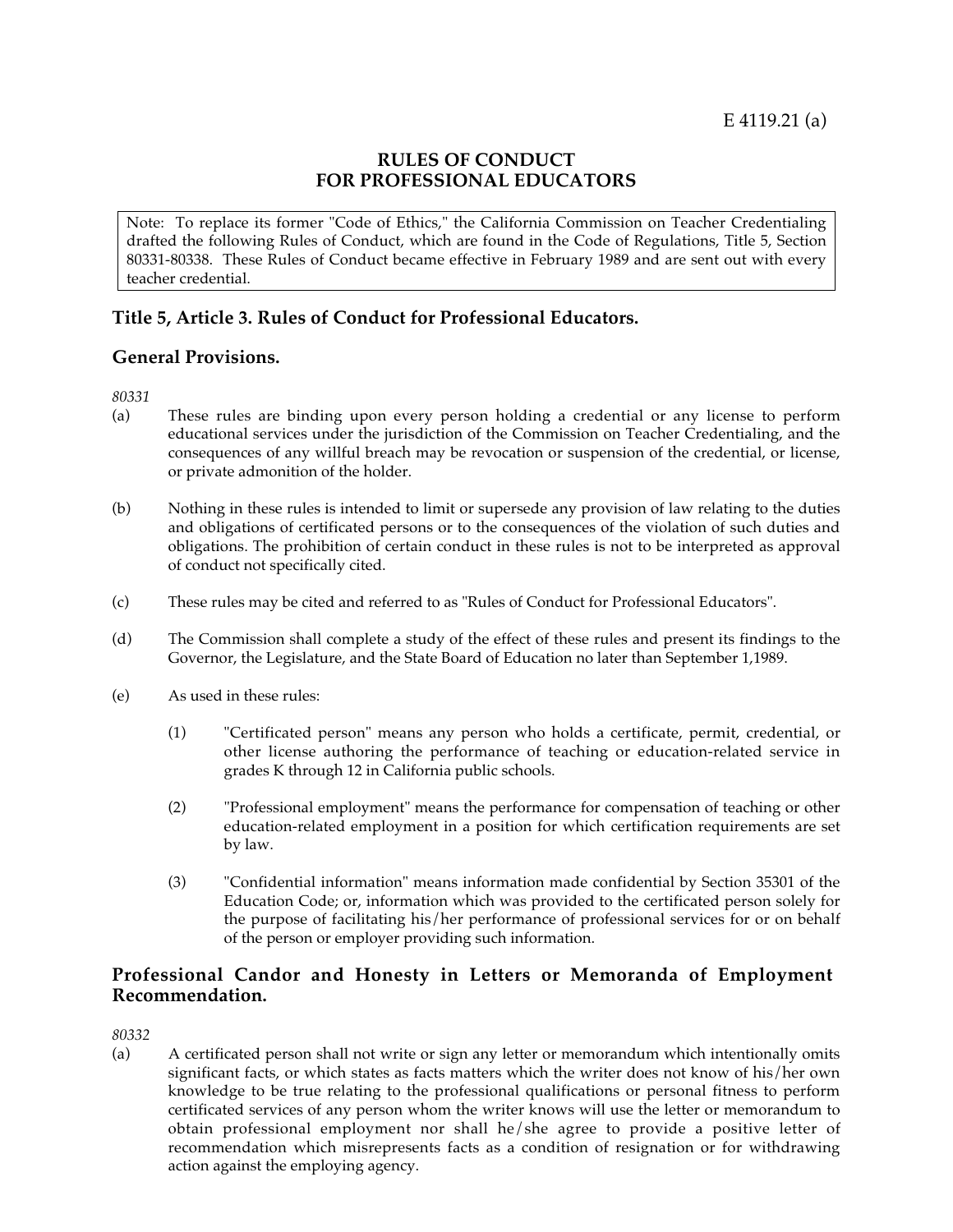## **RULES OF CONDUCT FOR PROFESSIONAL EDUCATORS** (continued)

(b) This rule has no application to statements identified in the letter or memorandum as personal opinions of the writer but does apply to unqualified statements as fact that which the writer does not know to be true or to statements as fact that which the writer knows to be untrue.

#### **Withdrawal from Professional Employment.**

*80333*

- (a) A certificated person shall not abandon professional employment without good cause.
- (b) "Good cause" includes, but is not necessarily limited to, circumstances not caused by or under the voluntary control of the certificated person.

#### **Unauthorized Private Gain or Advantage.**

- *80334* A certificated person shall not:
- (a) Use for his/her own private gain or advantage or to prejudice the rights or benefits of another person any confidential information relating to students or fellow professionals;
- (b) Use for his/her own private gain or advantage the time, facilities, equipment, or supplies which are the property of his/her employer without the express or clearly implied permission of his/her employer;
- (c) Accept any compensation or benefit or thing of value other than his/her regular compensation for the performance of any service which he/she is required to render in the course and scope of his/her certificated employment. This rule shall not restrict performance of any overtime or supplemental services at the request of the school employer; nor shall it apply to or restrict the acceptance of gifts or tokens of minimal value offered and accepted openly from students, parents or other persons in recognition or appreciation of service.

#### **Performance of Unauthorized Professional Services.**

- *80335* A certificated person shall not, after July 1,1989:
- (a) Knowingly, accept an assignment to perform professional services if he or she does not possess a credential authorizing the service to be performed; unless he or she has first exhausted any existing local remedies to correct the situation, has then notified the county superintendent of schools in writing of the incorrect assignment, and the county superintendent of schools has made a determination, within 45 days of receipt of the notification, that the assignment was caused by extraordinary circumstances which make correction impossible, pursuant to the procedures referred to in Education Code Section 44258.9 (g) (2) and (3) .
- (b) Knowingly and willfully assign or require a subordinate certificated person to perform any professional service which the subordinate is not authorized to perform by his or her credential or which is not approved by appropriate governing board authorization, unless he or she has made reasonable attempts to correct the situation but has been unsuccessful, and has notified the county superintendent of schools of those attempts, and the county superintendent of schools has determined, within 45 days of being notified of the assignment, that the assignment was caused by extraordinary circumstances which make correction impossible.